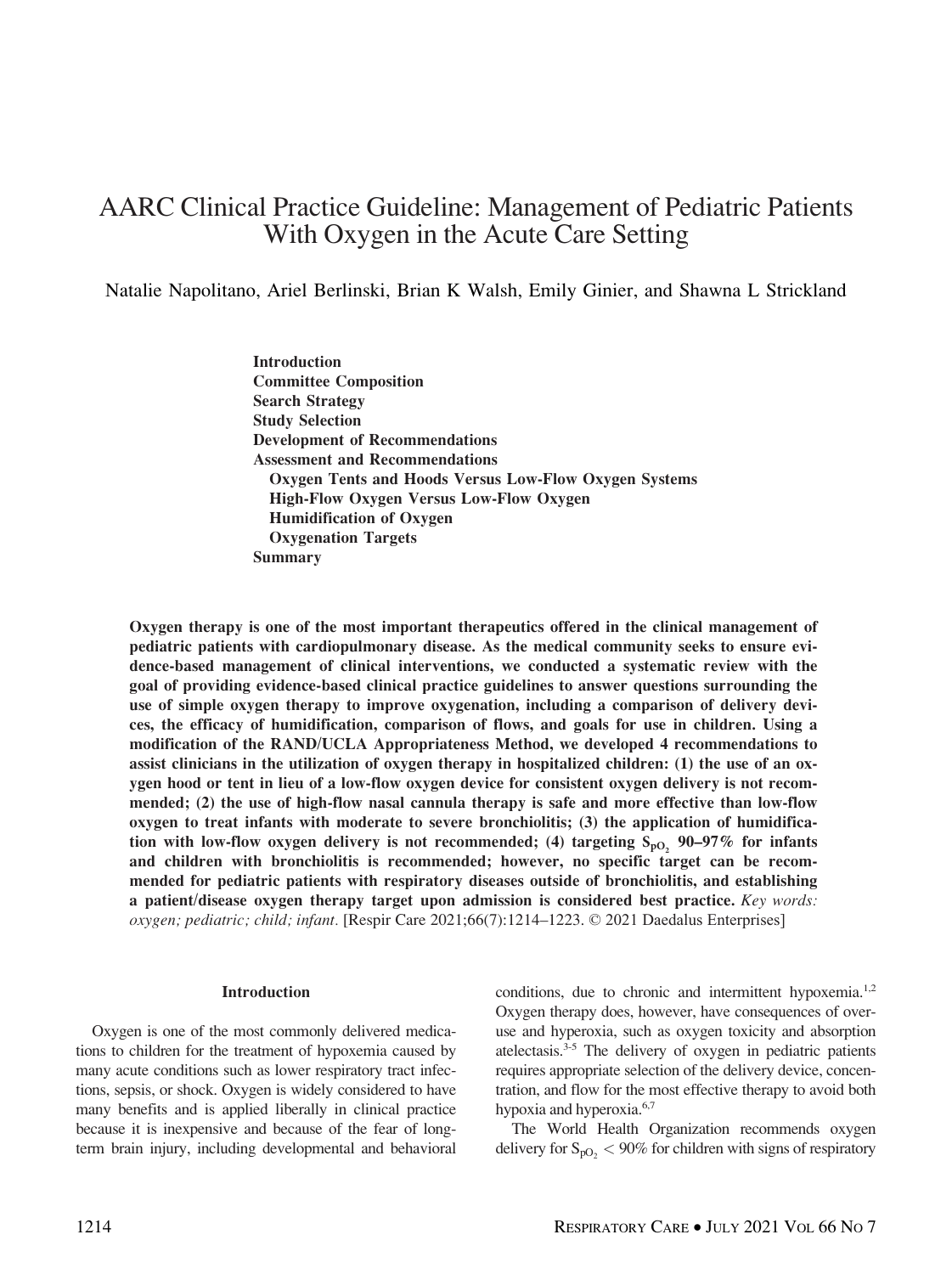distress.8 The American Heart Association's 2020 Pediatric Advance Life Support Guidelines state oxygen should be administered and weaned to achieve  $S_{pQ}$ , between 94% and 99%.<sup>9</sup> The liberal use of oxygen in pediatric emergencies is not often questioned, but choosing parameters for treatment and establishing therapeutic goals remain highly variable. Therefore, we set out to develop evidence-based guidelines to help clinicians provide the best treatment of hypoxemia while limiting the adverse effects of oxygen therapy.

We conducted a systematic review of peer-reviewed literature to develop clinical practice guidelines to answer pressing questions in the management of pediatric patients with oxygen in the acute care setting. The following questions were developed to guide the systematic review:

- 1. In hospitalized pediatric patients, does the use of oxygen tents and hoods versus low-flow oxygen systems (nasal cannula, simple face mask) provide a more consistent oxygen delivery?
- 2. In hospitalized pediatric patients, does the use of high-flow oxygen systems versus low-flow oxygen systems increase the delivered fractional oxygen percentage or decrease escalation of therapy (noninvasive ventilation or intubation)?
- 3. In hospitalized pediatric patients, does adding humidification to supplemental oxygen as compared to no humidification improve comfort or reduce infection risk?

Supplementary material related to this paper is available at [http://www.](http://www.rcjournal.com) [rcjournal.com](http://www.rcjournal.com).

DOI: 10.4187/respcare.09006

4. In hospitalized pediatric patients, does establishing disease-specific oxygenation targets reduce oxygen use, decrease the length of stay, or prevent escalation of therapy as compared to prescribed or no disease-specific oxygen targets?

#### Committee Composition

The committee for this endeavor was selected by the American Association for Respiratory Care (AARC) leadership on the basis of their known experience related to the topic, their interest in participating in the project, and their commitment to the process details. The committee first met face-to-face, where they were introduced to the process of developing clinical practice guidelines. At that time, the committee selected a chair and wrote a first draft of Patient, Intervention, Comparison, Outcome (PICO) questions. Subsequent meetings occurred as needed by conference call. Frequent e-mail communications occurred among committee members and AARC staff. The committee members received no remuneration for their participation in the process, though their expenses for the face-to-face meeting were reimbursed by the AARC.

#### Search Strategy

A literature search was conducted using the PubMed, CINAHL via EBSCOhost, and Scopus.com databases for studies on oxygen therapy in pediatric patients. The search strategies used a combination of relevant controlled vocabulary (ie, Medical Subject Headings and CINAHL Headings) and key word variations that were related to oxygen therapy, oxygenation techniques, pediatrics, and outcomes. The searches were limited to English-language studies about human populations published after 1986. The searches were also designed to filter out citations indexed as commentaries, editorials, interviews, news, or reviews. No date restrictions were applied to the searches, except for the cutoff to exclude studies published prior to 1987. Refer to the online supplemental material for the complete search strategy executed in each database on January 10, 2020 (available at [http://www.](http://www.rcjournal.com) [rcjournal.com](http://www.rcjournal.com)). Cited reference searching was completed for all included studies as well as for studies that were topically relevant but excluded based on study design. Duplicate citations were identified and removed using the EndNote X8 citation management software (Clarivate, Philadelphia, Pennsylvania).

#### Study Selection

Two reviewers independently assessed study eligibility with the Covidence systematic review software (Covidence, Melbourne, Australia). Inclusion criteria used to assess

Ms Napolitano is affiliated with the Respiratory Therapy Department, Children's Hospital of Philadelphia, Philadelphia, Pennsylvania. Dr Berlinski is affiliated with the Division of Pediatric Pulmonary and Sleep Medicine, Department of Pediatrics, University of Arkansas for Medical Sciences, and Arkansas Children's Hospital, Little Rock, Arkansas. Dr Walsh is affiliated with the School of Health Sciences, Department of Allied Health Professions, Liberty University, Lynchburg, Virginia. Ms Ginier is affiliated with the Taubman Health Sciences Library, University of Michigan, Ann Arbor, Michigan. At the time of this research, Dr Strickland was affiliated with the American Association for Respiratory Care, Irving, Texas. She is now affiliated with the American Epilepsy Society, Chicago, Illinois.

Ms Napolitano has disclosed relationships with Drager, Philips/Respironics, Smiths Medical, and VERO-Biotech. Dr Berlinski has disclosed relationships with AbbVie, Allergan, Anthera, DCI, Cempra, Cystic Fibrosis Foundation, National Institute of Health, Mylan, Therapeutic Development Network, Trudell Medical International, Vertex, Vivus, and the International Pharmaceutical Aerosol Consortium on Regulation and Science. Dr Walsh has disclosed relationships with Vapotherm, Aerogen, Sentec, and VERO-Biotech. At the time of this work, Dr Strickland was an executive staff member of the American Association for Respiratory Care. Ms Ginier has no conflicts to disclose.

Correspondence: Natalie Napolitano MPH RRT RRT-NPS FAARC, Respiratory Therapy Department, Children's Hospital of Philadelphia, 3401 Civic Center Blvd, 7NW148, Philadelphia, PA 19104. E-mail: [napolitanon@chop.edu.](mailto:napolitanon@chop.edu)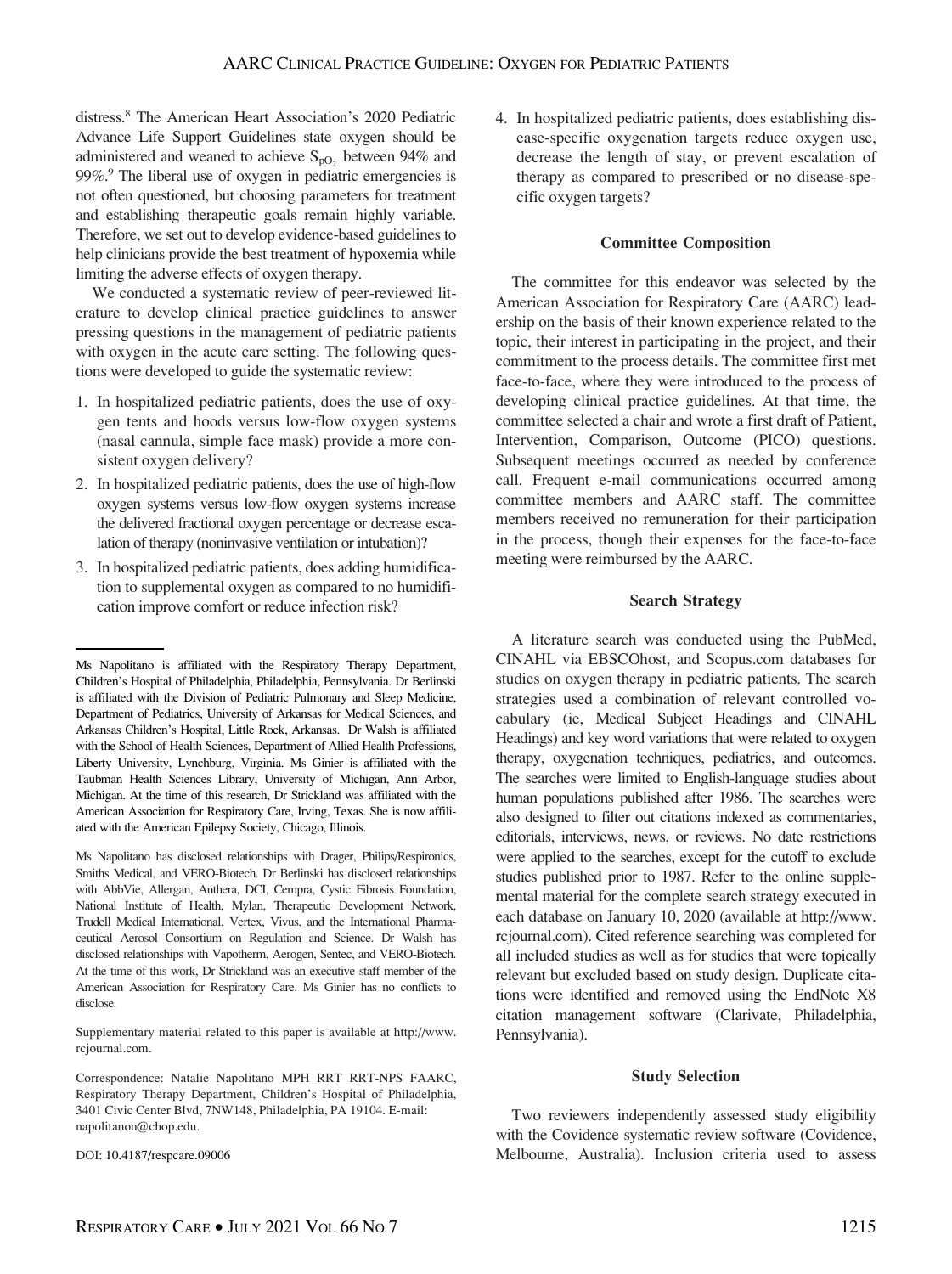eligibility were oxygen therapy; pediatric population, including neonates, infants, and children; and clinical outcomes. Exclusion criteria were not oxygen therapy; adult population; preterm newborn; no clinical outcomes relevant to oxygen therapy; not empirical research (eg, theory, opinion, or review articles); and published prior to 1987.

## Development of Recommendations

A modification of the RAND/UCLA Appropriateness  $Method<sup>10</sup>$  was used to combine the best available evidence with the collective experience of committee members. The literature was condensed into evidence tables according to PICO question (Table 1). Individual panel members were assigned the task of writing a systematic review of the topic, drafting  $\geq 1$  recommendation, and suggesting the level of evidence supporting the recommendation:

Level A: Convincing scientific evidence based on randomized controlled trials of sufficient rigor.

Level B: Weaker scientific evidence based on lower levels of evidence such as cohort studies, retrospective studies, case-control studies, and cross-sectional studies.

Level C: Collective experience of the committee.

Committee members reviewed the first draft of evidence tables, systematic reviews, recommendations, and evidence levels. Each committee member rated each recommendation using a Likert scale from 1 to 9, with 1 meaning expected harms greatly outweigh the expected benefits and 9 meaning expected benefits greatly outweigh the expected harms. The ratings were returned to the committee chair. The first ratings were done with no interaction among committee members. A conference call was convened, during which the individual committee ratings were discussed. Particular attention was given to any outlier scores and the justification. Recommendations and evidence levels were revised with input from the committee members. After discussing each PICO question, committee members re-rated each recommendation. The final median and range of committee members' scores are reported (Table 2). Strong agreement required that all committee members rank the recommendation as 7 or higher, whereas weak agreement meant that  $\geq 1$  committee member ranked the recommendation below 7, but the median vote was at least 7. For recommendations with weak agreement, the percentage of committee members who rated at 7 or above was calculated and reported after each weak recommendation. Figure 1 illustrates the process flow used by the panel to rate the appropriateness and quality of the literature selected through the search process.

Drafts of the report were distributed among committee members in several iterations. When all committee members were satisfied, the document was submitted for publication. The report was subjected to peer review before the final publication.

## Assessment and Recommendations

The search strategies retrieved a total of 3,312 articles. The team also identified 1,413 articles through the cited references of articles assessed for full-text eligibility and 1 relevant article through other methods. After removal of duplicates, 4,116 articles remained for screening. In the title and abstract screening phase, 3,950 articles were excluded. Of the remaining 166 articles, 153 were excluded following full-text review against the inclusion and exclusion criteria (Fig. 2). Search results were assessed according to PRISMA guidelines [\(www.prisma-statement.org](http://www.prisma-statement.org). Accessed May 10, 2021).

## Oxygen Tents and Hoods Versus Low-Flow Oxygen Systems

Oxygen can be delivered to hospitalized pediatric patients in a variety of ways. Most pediatric patients receive supplemental oxygen via low-flow nasal cannula devices or via simple face mask. The inspired oxygen provided to the patient is dependent upon gas flow, the patient's inspiratory demand, and the diameter of the nares. A simple face mask may deliver more inspired oxygen to the pediatric patient, but the mask is harder to secure to the patient's face, and it is imperative that a minimum flow is used to flush exhaled carbon dioxide.<sup>6</sup>

Historically, hospitalized pediatric patients received oxygen via humidified tent or hood. The oxygen tent, also called a mist tent or croup tent, consists of clear plastic sheeting that hangs over the patient's hospital bed. The tent allows for an input of cool, humidified oxygen from high-pressure gas sources. Popular for its ability to allow the child movement within the tent in the hospital bed, there are many disadvantages to this method of oxygen delivery: the maximum  $F_{IO}$ , achieved is around 0.4 and is dependent upon how well the tent is secured around the patient and bed; children could bring spark-emitting toys within the tent environment, which could support combustion; and the plastic could be a source of suffocation. In addition, these large tents are difficult to set up and maintain, as microbial contamination is likely.<sup>6,23-25</sup>

Oxygen hoods consist of a collapsible plastic cube that surrounds the head of the infant. Both devices function in the same way and may theoretically deliver an  $F_{IO}$ , up to 1.0 with appropriate gas flow, and both devices require a minimum gas flow to flush exhaled carbon dioxide from the device. Similar to the tent, the efficacy of oxygen delivery with this device is dependent upon the seal of the device around the patient's head. The larger the unsealed area, the less likely the target will be reached.<sup>23</sup>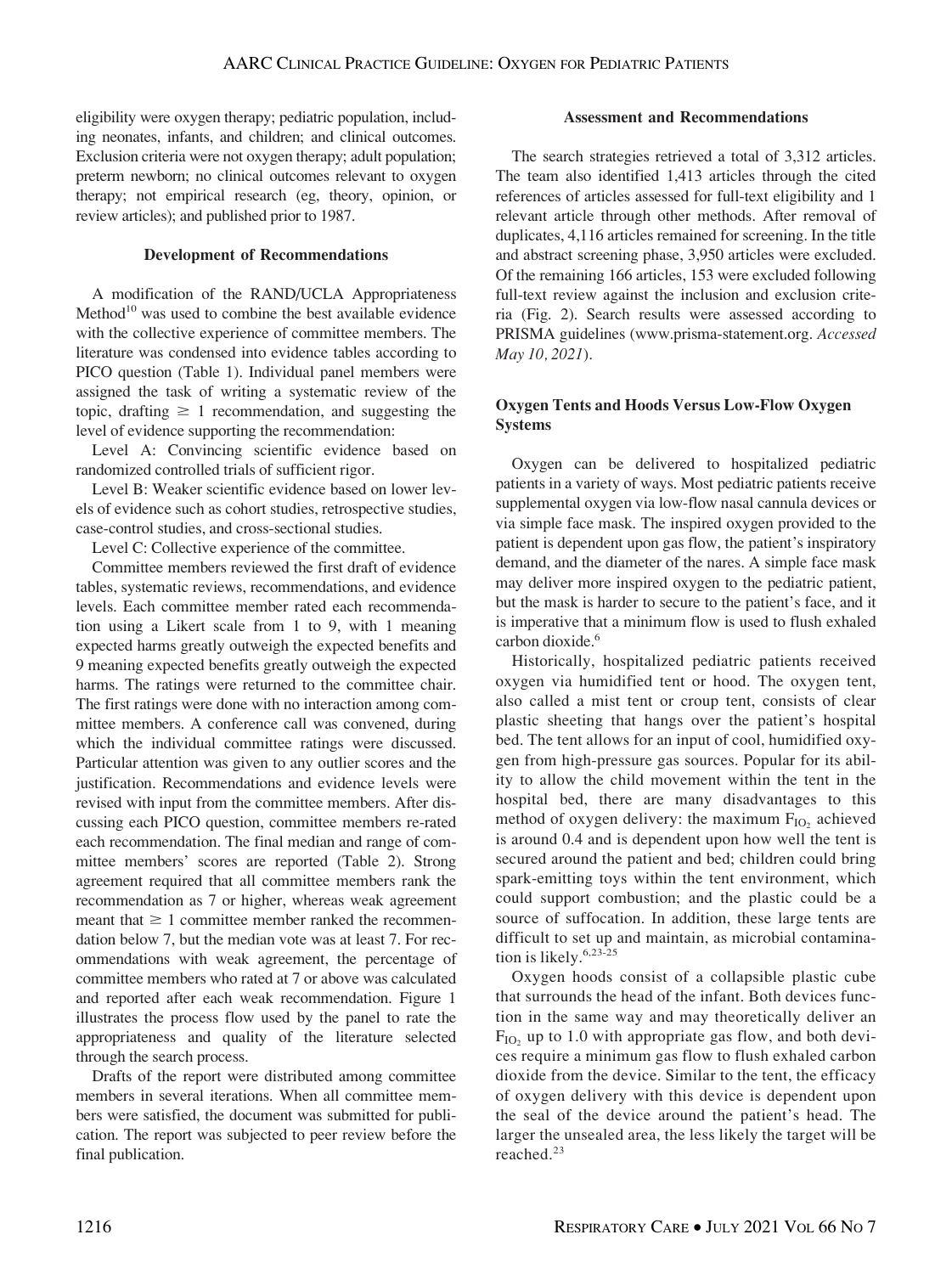| PICO Question                                                                                                                                                                                           | Study                                | Intervention                                                                                                                         | Outcomes                                                                                                                                                                                                                                                                                                                                                          |
|---------------------------------------------------------------------------------------------------------------------------------------------------------------------------------------------------------|--------------------------------------|--------------------------------------------------------------------------------------------------------------------------------------|-------------------------------------------------------------------------------------------------------------------------------------------------------------------------------------------------------------------------------------------------------------------------------------------------------------------------------------------------------------------|
| use of oxygen tents and hoods vs low-flow<br>oxygen systems (eg, nasal cannula, simple<br>face mask) provide a more consistent oxy-<br>1. In hospitalized pediatric patients, does the<br>gen delivery? | evidence identified.<br>No published |                                                                                                                                      |                                                                                                                                                                                                                                                                                                                                                                   |
| 2. In hospitalized pediatric patients, does the<br>use of high-flow oxygen systems vs low-                                                                                                              | Baudin et al <sup>11</sup>           | HFNC in pediatric patients                                                                                                           | Escalation of therapy to NIV or intubation occurred in<br>22% of subjects                                                                                                                                                                                                                                                                                         |
| decrease escalation of therapy (NIV or<br>flow oxygen systems increase the or                                                                                                                           | $\overline{c}$<br>Daverio et al      | First-line HFNC vs low-flow oxygen vs rescue HFNC<br>in infants with bronchiolitis                                                   | HFNC as initial treatment had lower therapy escalation<br>rate than conventional oxygen therapy $(3\%$ vs                                                                                                                                                                                                                                                         |
| intubation)?                                                                                                                                                                                            | Ergul et al <sup>3</sup>             | HFNC vs conventional oxygen therapy in patients with<br>moderate to severe acute bronchiolitis                                       | treatment failure rate ( $P = .01$ ) over conventional ox-<br>Use of HFNC reduced weaning time ( $P < .001$ ) and<br>41.5%)                                                                                                                                                                                                                                       |
|                                                                                                                                                                                                         | Franklin et al $^{14}$               | HFNC vs low-flow oxygen in pediatric patients                                                                                        | HFNC reduced escalation of care over conventional ox-<br>ygen therapy                                                                                                                                                                                                                                                                                             |
|                                                                                                                                                                                                         | Mayfield et al <sup>15</sup>         | HFNC vs low-flow oxygen in pediatric patients with<br>bronchiolitis                                                                  | Oxygenation did not significantly differ between groups<br>$(P = .17)$ , though fewer subjects in the HFNC group<br>ygen therapy ( $P < .001$ )                                                                                                                                                                                                                   |
|                                                                                                                                                                                                         | $\,$ all<br>6 $\,$<br>McKiernan et   | Introduction of HFNC vs baseline                                                                                                     | of intubation ( $P = .043$ ) and pediatric ICU length of<br>required escalated therapy over the conventional ox-<br>HFNC in children with bronchiolitis may reduce rates<br>stay ( $P = .006$ ), but results were not statistically<br>ygen therapy group ( $P = .043$ )                                                                                          |
|                                                                                                                                                                                                         | Milani et al $^{17}$                 | HFNC vs low-flow oxygen in pediatric patients with                                                                                   | HFNC may reduce escalation of therapy over conven-<br>significant                                                                                                                                                                                                                                                                                                 |
|                                                                                                                                                                                                         | Uygur et al $^{\rm 18}$              | Air-entrainment mask vs low-flow oxygen mask in pe-<br>diatric patients with bronchiolitis<br>bronchiolitis                          | Air-entrainment mask reduced oxygen usage time ( $P =$<br>.03) and need for supplemental oxygen after 12 h<br>tional oxygen therapy ( $P = .043$ )<br>$(P=.03)$                                                                                                                                                                                                   |
| 3. In hospitalized pediatric patients, does add-<br>ing active or passive humidification to sup-<br>plemental                                                                                           | Chen et al $^{19}$                   | Low-flow oxygen with heated humidification vs low-<br>flow oxygen with no humidification in pediatric<br>patients with bronchiolitis | No significant difference in RDAI score between<br>groups ( $P = .56$ )                                                                                                                                                                                                                                                                                           |
| humidification improve comfort<br>oxygen as compared to no<br>or reduce infection risk?                                                                                                                 | Lorente et al $^{20}$                | Low-flow oxygen with bubble humidification vs low-<br>flow oxygen with no humidification in children                                 | $(5 [4-7] \text{ vs } 5 [4-6], P = .47)$ , or median [IQR] length<br>[1-5], $P = .47$ ), median [IQR] length of hospital stay<br>No difference found in breathing frequency at 24, 48,<br>and 72 h ( $P = .85$ , $P = .41$ , $P = .34$ , respectively),<br>median [IQR] need for nasal lavages (3 [2-9] vs 3<br>of time on oxygen (3 [2-5] vs 3 [2-4, $P = .17$ ) |
|                                                                                                                                                                                                         | Scolnik et al <sup>2</sup>           | blow-by in emergency department in children with<br>100% humidity vs 40% humidity via nebulizer vs<br>croup                          | (Continued)<br>30-min difference in Wesley score: blow-by vs low-hu-<br>midity 0.03 (95% CI -0.72 to 0.66), low-vs high-                                                                                                                                                                                                                                          |

 $\parallel$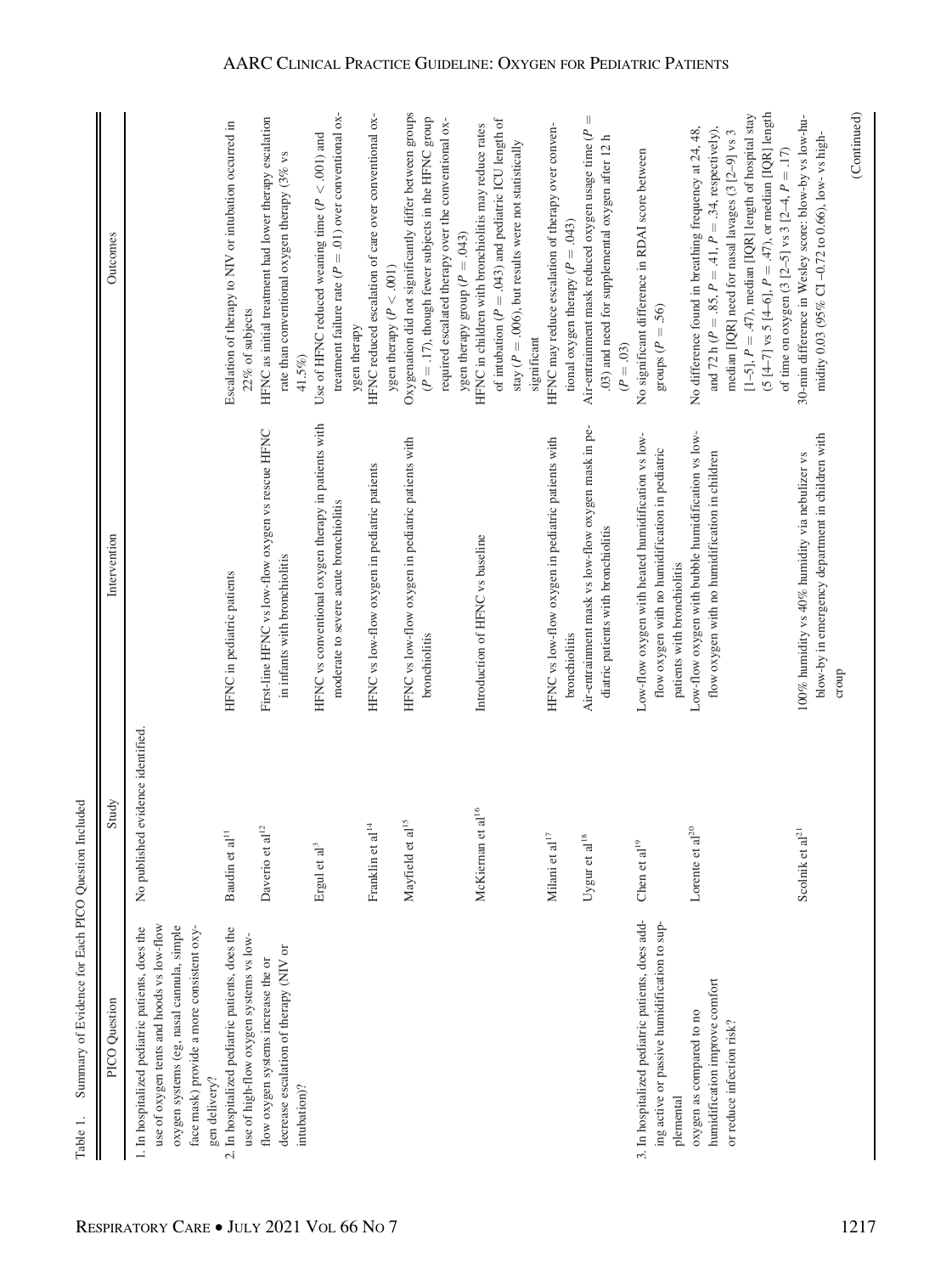| PICO Question                                                                                                                                                                                                                      | Study                          | Intervention                                                                                                                                   | Outcomes                                                                                                                                                                                                                                                                                                                                                            |
|------------------------------------------------------------------------------------------------------------------------------------------------------------------------------------------------------------------------------------|--------------------------------|------------------------------------------------------------------------------------------------------------------------------------------------|---------------------------------------------------------------------------------------------------------------------------------------------------------------------------------------------------------------------------------------------------------------------------------------------------------------------------------------------------------------------|
|                                                                                                                                                                                                                                    |                                |                                                                                                                                                | humidity, 0.16 (95% CI -0.86 to 0.53), and blow-by<br>Hospitalizations: 1 (2.1%) for blow-by vs 2 (4.3%) for<br>Mean $\pm$ SD change in breathing frequency at 60 min:<br>vs high-humidity, 0.19 (95% CI -0.87 to 0.49).<br>blow-by 30 $\pm$ 7 breaths, low-humidity 30 $\pm$ 6<br>breaths, high-humidity $30 \pm 9$ breaths<br>low-humidity vs 0 for high-humidity |
| establishing disease-specific oxygenation<br>targets reduce oxygen use, decrease the<br>4. In hospitalized pediatric patients, does                                                                                                | Cunningham et al <sup>22</sup> | Discharge oxygenation goals of 90% S <sub>pO2</sub> vs discharge<br>oxygenation goal of 94% $SpO2$ in pediatric patients<br>with bronchiolitis | Discontinuing supplemental oxygen at stable 90% $S_{pO_2}$<br>rather than at 94% S <sub>pO</sub> , could result in a median dis-<br>charge from hospital 22 h (IQR 7-39) earlier.                                                                                                                                                                                   |
| length of stay, or prevent escalation of ther-<br>apy as compared to prescribed or no dis-<br>ease-specific oxygen targets?                                                                                                        | Cunningham et al <sup>22</sup> | 90% or higher S <sub>pO</sub> , target vs 94% or higher S <sub>pO<sub>2</sub> target</sub><br>for infants with bronchiolitis                   | ness to discharge (44.2 vs 30.2 h, $P < .001$ ), and less<br>Lower S <sub>pO</sub> , target range resulted in less time to further<br>supplemental oxygen (27.6 vs 5.7 h, $P = .002$ ), fit-<br>time to discharge (50.9 vs 40.9 h, $P = .003$ )                                                                                                                     |
| PICO = Patient, Intervention, Comparison, Outcome<br>RDAI = respiratory distress assessment instrument<br>$F_{DO_2} =$ delivered fractional oxygen percentage<br>HFNC = high-flow nasal cannula<br>$NIV = noninvasive$ ventilation |                                |                                                                                                                                                |                                                                                                                                                                                                                                                                                                                                                                     |

 $IQR =$  interquartile range

nterquartile

range

Mist tents, smaller oxygen tents, and oxygen hoods are all subject to lower delivered  $F_{IO_2}$  due to structural issues with creating a sealed environment. Though there are limitations to achieving consistent oxygen delivery with low-flow devices such as the nasal cannula and simple face mask, there is a lack of evidence comparing the consistency of oxygen delivery between the oxygen hood, oxygen tent, and low-flow devices. As such, the committee does not recommend using an oxygen hood or tent in lieu of a low-flow oxygen device for consistent oxygen delivery (Evidence level C, median appropriateness score 8).

## High-Flow Oxygen Versus Low-Flow Oxygen

The use of high-flow nasal cannula (HFNC) systems to provide respiratory support to children has increased over the past decade. These systems have the potential to provide washout of the nasopharyngeal dead space; decrease inspiratory resistance; improve airways conductance and pulmonary compliance; and decrease metabolic work by providing heated and humidified gas.26 Finally, the generation of positive pressure is a more controversial mechanism. Although these systems were initially used in pediatric ICU settings, they have transitioned to the acute care setting. Few studies have compared the use of low-flow and HFNC systems for the treatment of respiratory conditions in infants and children. One of the challenges in analyzing the published data is the variable definition of HFNC among publications. Another limitation is that, with few exceptions, most studies are retrospective and have a small sample size. Another confounder is that all of the reported studies included infants diagnosed with either moderate or severe bronchiolitis. Therefore, it is not completely clear whether the benefits of HFNC arise from improved oxygenation only or by also providing more robust ventilatory support.

Franklin et al<sup>14</sup> reported a multi-center, randomized controlled clinical trial comparing low-flow oxygen (up to 2 L/min) and HFNC (2 L/kg/min) to treat 1,472 infants < 12 months old admitted to the pediatric ward with a diagnosis of bronchiolitis who needed supplemental oxygen therapy. This is the largest reported study to date comparing low-flow and HFNC therapies. The primary outcome was a need for escalation of care defined as the presence of 3 of 4 criteria (ie, unchanged or elevated heart rate and breathing frequency, hypoxemia at 2 L/min or 40% with HFNC, triggering of early warning tool). Subjects assigned to treatment with HFNC had a lower rate of escalation of care than those on the low-flow oxygen arm (12% vs  $23\%$ ).<sup>14</sup> A large percentage of subjects (61%) who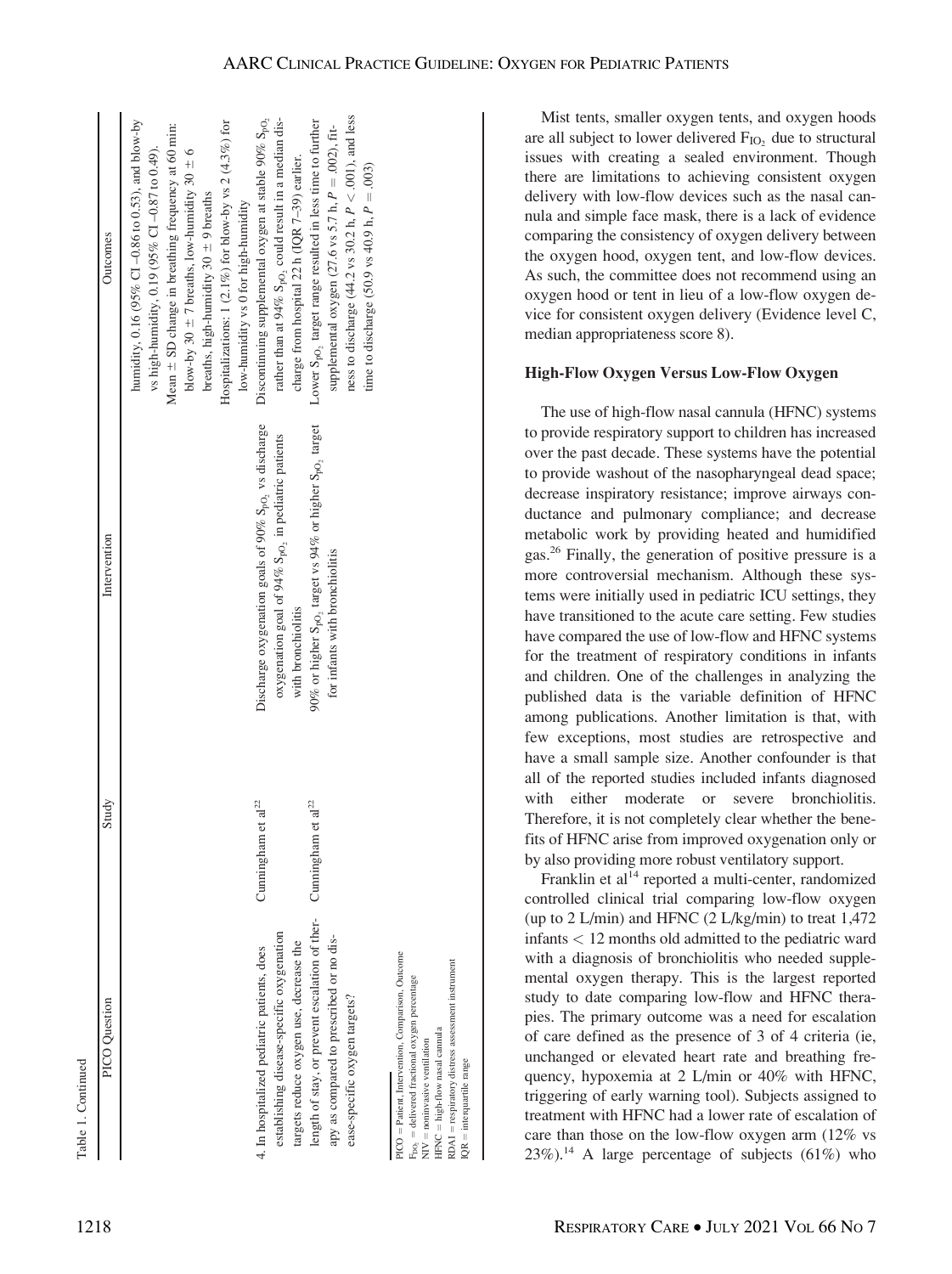## AARC CLINICAL PRACTICE GUIDELINE: OXYGEN FOR PEDIATRIC PATIENTS

#### Table 2. Summary of Recommendations for Each PICO Question

1. In hospitalized pediatric patients, does the use of oxygen tents and hoods vs low-flow oxygen systems (eg, nasal cannula, simple face mask) provide a more consistent oxygen delivery?

The committee does not recommend using an oxygen hood or tent in lieu of a low-flow oxygen device for consistent oxygen delivery (Evidence level C, median appropriateness score 8).

2. In hospitalized pediatric patients, does the use of high-flow oxygen systems vs low-flow oxygen systems increase the F<sub>DO</sub>, or decrease escalation of therapy (noninvasive ventilation or intubation)?

The use of HFNC appears to be safe and more effective than low-flow oxygen to treat infants with moderate to severe bronchiolitis in the pediatric ward and pediatric ICU settings (Evidence level B, median appropriateness score 7.5).

3. In hospitalized pediatric patients, does adding active or passive humidification to supplemental oxygen as compared to no humidification improve comfort or reduce infection risk?

Low level of evidence does not support the use of heated or non-heated humidification with low-flow oxygen delivery (Evidence level B, median appropriateness score 8.25).

4. In hospitalized pediatric patients, does establishing disease-specific oxygenation targets reduce oxygen use, decrease length of stay, or prevent escalation of therapy as compared to prescribed or no disease-specific oxygen targets?

In hospitalized pediatric patients suffering from bronchiolitis, evidence supports an oxygenation target of 90% or greater (Evidence level C, median appropriateness score 7).

In hospitalized pediatric patients suffering from respiratory diseases outside of bronchiolitis, establishing a patient/disease oxygen therapy target upon admission is best practice, but a specific target cannot be recommended (Evidence level C, median appropriateness score 7).

PICO = Patient, Intervention, Comparison, Outcome

 $F<sub>DO</sub>$  = delivered fractional oxygen percentage

 $HFNC = high-flow$  nasal cannula



Fig. 1. A flow diagram outlining the process used by the committee to appraise the literature.

failed low-flow oxygen responded to HFNC. Hospital length of stay, duration of oxygen therapy, and incidence of pneumothorax  $(0.1\%)$  were similar between groups.<sup>14</sup>

Ergul et al $^{13}$  reported a randomized trial comparing an oxygen mask ( $n = 30$  subjects) to HFNC ( $n = 30$  subjects) in the treatment of infants 1–24 months old admitted to a pediatric ICU with a diagnosis of moderate to severe bronchiolitis. Subjects in the HFNC group required almost 50% less time on supplemental oxygen support, did not experience treatment failure (ie, escalation of care, lack of improvement in heart rate and breathing frequency, and

persistent hypoxemia), and had shorter pediatric ICU and hospital stays than subjects in oxygen mask group.<sup>13</sup> Uygur et al<sup>18</sup> reported a prospective clinical trial in children 3–36 months old admitted to a pediatric ward with hypoxemic acute lower respiratory infection. The subjects were randomized to simple mask ( $n = 32$  subjects) or air entrainment mask ( $n = 33$  subjects). Although both groups improved, those in the air-entrainment mask group had a greater reduction in breathing frequency at 24 h than those in the simple mask group. In addition, subjects treated with the air entrainment mask had a 50% reduction in the duration of time requiring supplemental oxygen.<sup>18</sup>

In a nonformally randomized clinical trial, Milani et  $al<sup>17</sup>$ compared the use of HFNC (where  $n = 20$  subjects) versus low-flow oxygen (no upper limit defined;  $n = 20$  subjects) to treat infants  $<$  12 months old admitted to a pediatric ward with a diagnosis of moderate to severe bronchiolitis who needed supplemental oxygen therapy. Those receiving HFNC experienced a faster reduction in breathing frequency, regained their ability to feed faster, and required less time on supplemental oxygen and shorter hospitalization than those receiving low-flow oxygen. None of the subjects required pediatric ICU admission.<sup>17</sup>

Mayfield et al<sup>15</sup> conducted a pilot study to compare use of HFNC (2 L/kg/min) ( $n = 61$  subjects) with low-flow oxygen ( $n = 31$  subjects) in infants  $< 12$  months old admitted to a pediatric ward with a diagnosis of bronchiolitis who needed supplemental oxygen therapy. Subjects were enrolled in this HFNC pilot study, and the low-flow group was retrospectively identified. Subjects in the HFNC group were less likely to require transfer to pediatric ICU (13% vs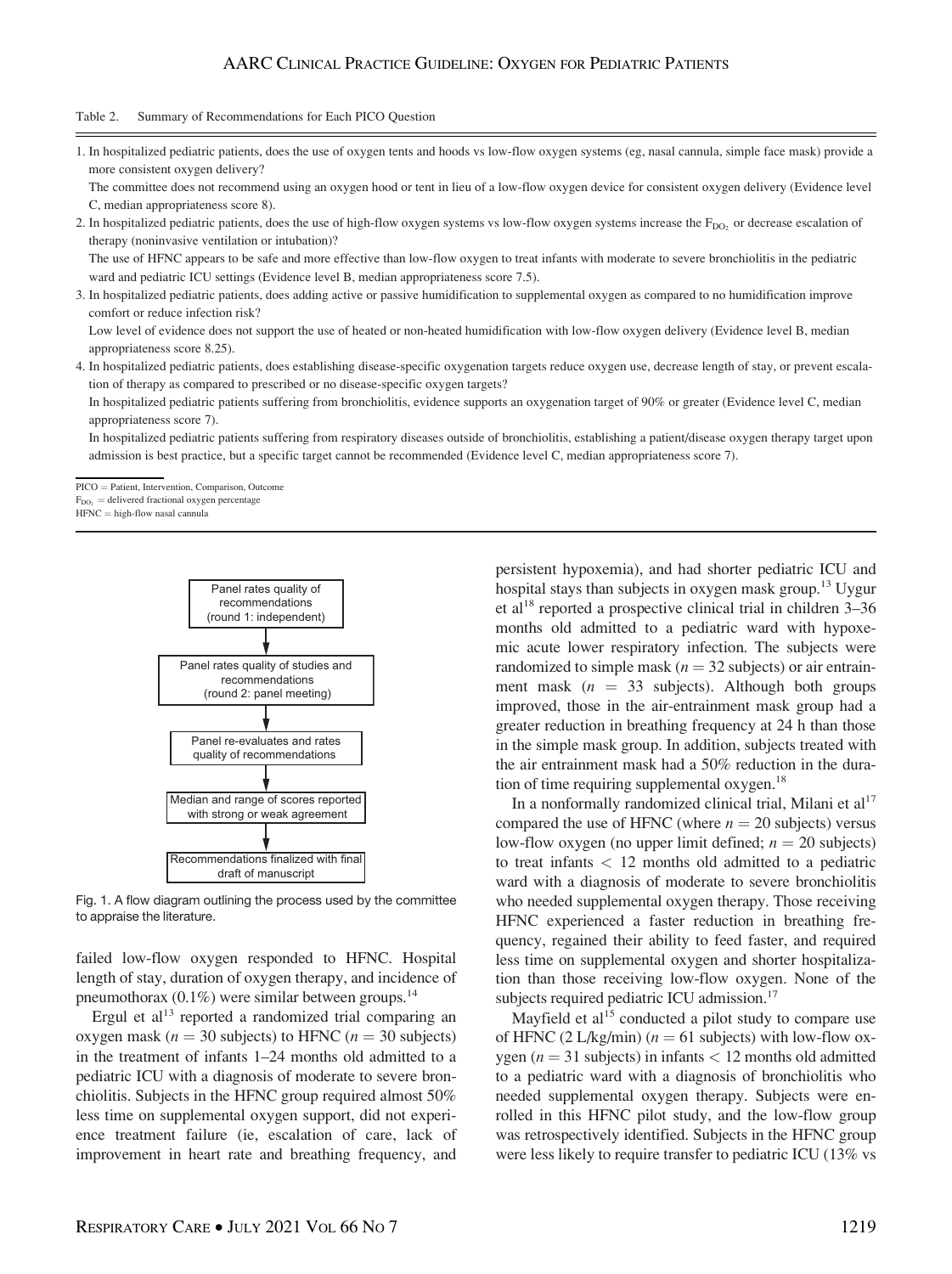#### AARC CLINICAL PRACTICE GUIDELINE: OXYGEN FOR PEDIATRIC PATIENTS



Fig. 2. Flow chart.

30%).15 The authors reported that a lack of decrease in breathing frequency and heart rate at the first hour of HFNC was associated with treatment failure. Length of hospital stay was similar between groups.<sup>15</sup>

Daverio et al<sup>12</sup> retrospectively reviewed their  $5$ -y experience using a 2-tiered HFNC (2 L/kg/min) protocol in 211 infants < 12 months old who were admitted to the pediatric ward of a tertiary care hospital with a diagnosis of bronchiolitis. The authors used a standardized score to decide the type of respiratory support (low-flow vs HFNC). Most subjects  $(83%)$  were started on low-flow oxygen  $(< 2$ L/min), but 41% of them required the use of rescue HFNC.<sup>12</sup> These subjects had shorter duration of illness, lower body weight Z-score, and lower  $S_{pO}$ , on arrival; these subjects also received more epinephrine treatments and were more likely to have cardiac comorbidity than those who did not need escalation. Air leaks were reported in 1.9% of subjects receiving HFNC. Transfer to pediatric ICU was low for both groups (5% and 3% for low-flow and HFNC groups, respectively). $^{12}$ 

McKiernan et al<sup>16</sup> retrospectively reviewed intubation rates in infants < 24 months of age admitted to a pediatric ICU with a diagnosis of bronchiolitis. The authors

compared 2 treatment periods: before  $(n = 57$  subjects) and after ( $n = 58$  subjects) use of HFNC for treatment of bronchiolitis. They reported a 68% reduction in intubation rate after HFNC, and the reduction remained statistically significant after adjusting for age, weight, and respiratory syncytial virus status.<sup>16</sup> Similar to Mayfield et al,<sup>15</sup> McKiernan et al<sup>16</sup> reported that infants who did not reduce their breathing frequency after starting HFNC therapy were more likely to be intubated.

Baudin et  $al<sup>11</sup>$  retrospectively reviewed the safety of using HFNC in pediatric patients admitted to a pediatric ICU in a tertiary care hospital. The authors reviewed 177 episodes corresponding to 145 subjects (median [interquartile range] 8  $[2-28]$  months) over a 1-y data period.<sup>11</sup> The system was used for de-escalation of support (36% and 18% after extubation and NIV, respectively) and as primary support  $(31\%)$ .<sup>11</sup> The maximum flow used was < 2 L/kg/min, and a 22% failure rate was reported. The authors reported a low rate of complications (1.0% and 0.6% for pneumothorax and epistaxis, respectively). $^{11}$ 

In summary, the use of HFNC ( $\leq 2$  L/kg/min) appears to be safe and more effective than low-flow oxygen  $\left($  < 2 L/min) to treat infants with moderate to severe bronchiolitis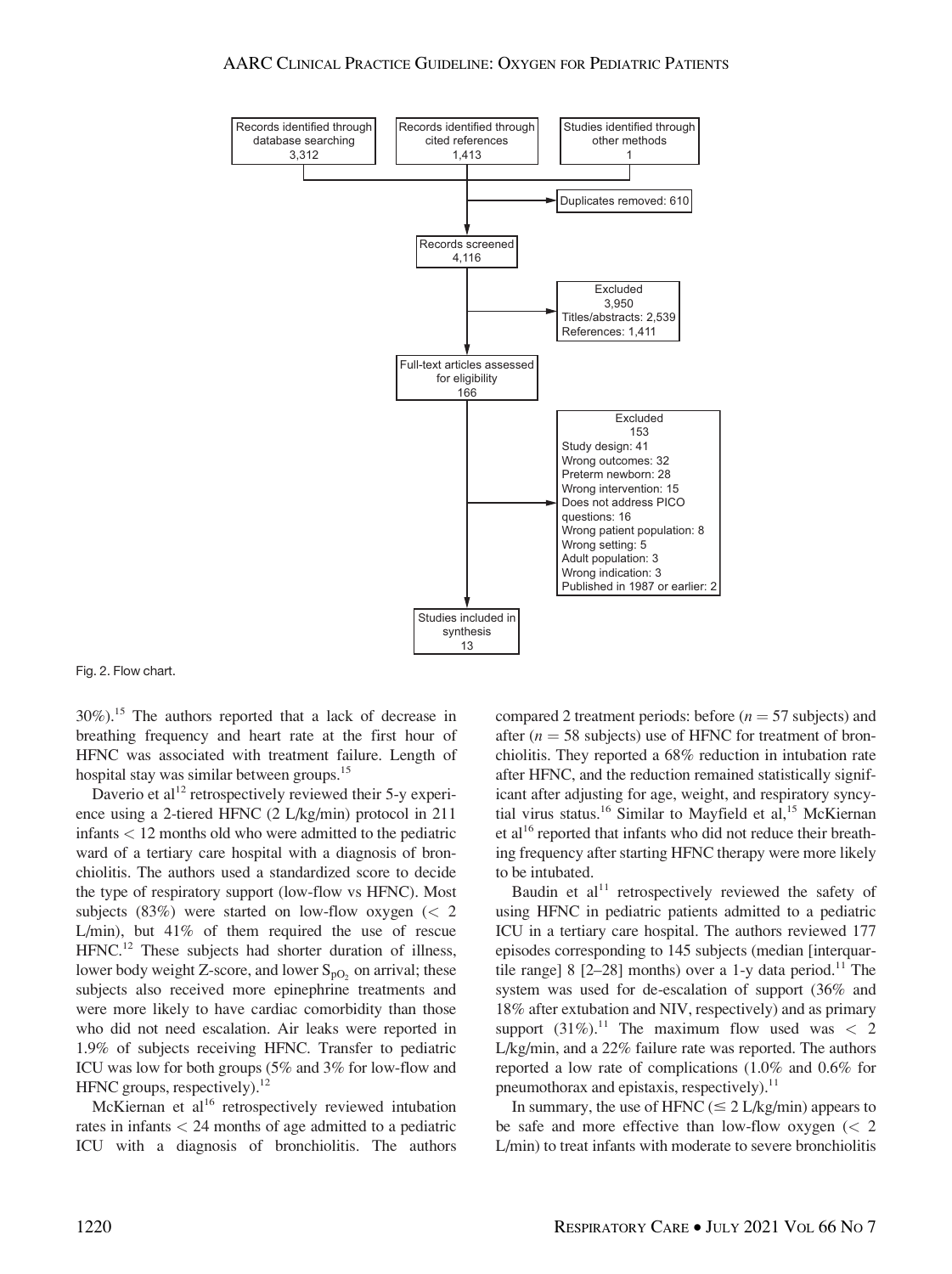in the pediatric ward and the pediatric ICU settings (Evidence level B, median appropriateness score 7.5).

### Humidification of Oxygen

The use of humidification for low-flow oxygen therapy is a common practice with little evidence to support its use or to indicate that it is harmful. Complications of dry oxygen delivery have been linked to the use of high-flow oxygen delivery and are perceived to be present with lower severity with low-flow oxygen delivery. There are 2 options for humidification of low flow oxygen. The first and most common is unheated humidification, also referred to as bubble or pass-over, and the second is heated and humidified humidification via an active humidification device.

The evidence to support the use of humidification of any kind versus dry delivery of low-flow oxygen delivery to impact comfort or infection risk is scant. Three studies to date have investigated this comparison. Scolnik et  $al<sup>21</sup>$ concentrated on the croup population in the emergency department and performed a single-blinded, randomized controlled trial to deliver 3 levels of humidity for 30 min in the emergency department. The 3 groups were blow-by therapy, controlled 40% humidity, and controlled 100% humidity, all delivered with 40% oxygen, and pre- and postassessment was conducted with the Westley Croup Score. The results showed that there was no significant difference in the Westley score or any of the secondary outcomes of vital signs and hospitalization rate with either level of humidity, which did not support the use of humidification in the emergency department for the treatment of croup.<sup>21</sup> The HHOT AIR study by Chen et  $al<sup>19</sup>$  was a prospective, randomized pilot study comparing dry versus heated and humidified low-flow oxygen defined as  $\langle 4 \rangle$  L/min in children < 24 months of age with mild to moderate bronchiolitis admitted to the general pediatric ward. Patients who required oxygen therapy were randomized to the control or to heat and humidification for oxygen delivery. The respiratory distress assessment instrument (RDAI) was used to score comfort and distress to compare for each group. Although the investigators saw a quicker change in the RDAI over time (1 h vs 12 h), there was not a significant difference in the score when comparing the 2 groups at the same timeframes. Although there was a trend in a quicker improvement of RDAI over time with the heated and humidified oxygen group, this did not show a significant difference in length of stay or vital signs. This may be a result of small sample size; however, these findings do not support the use of heated and humidified oxygen over dry gas for the treatment of bronchiolitis. Lorente Sánchez et al also investigated the use of humidification of low-flow oxygen therapy in children with mild to moderate bronchiolitis admitted to the general pediatric ward in a pre-post interventional trial.<sup>20</sup> The authors used unheated humidification and compared the number of nasal lavages preand post-universal use of a bubbler humidifier and changes in bronchiolitis score, vital signs, and hospital length of stay.<sup>20</sup> There was not a statistical difference in any outcome measure, indicating that the use of unheated humidification was not beneficial.

In summary, low level of evidence does not support the use of heated or unheated humidification with low-flow oxygen delivery (Evidence level B, median appropriateness score 8.25). More robust research is needed to make a clear determination.

### Oxygenation Targets

Normoxia, or a pulse oximetry reading of 94% or higher, is often the recommended target for oxygen therapy in children. There are several clinical practice guidelines that recommend pulse oximetry targets by disease, yet practice and even recommendations vary between national guidelines. Current oximetry target recommendations for children with pneumonia are  $> 92\%$  and  $> 90\%$  for asthma if using the 2007 NHLBI National Asthma Education and Prevention Program, or 94–98% if using the revised 2019 British guideline on the management of asthma.27-29 We identified only one category of respiratory disease in which there was enough evidence of specific oxygen targets in the pediatric population. This respiratory disease was acute lower respiratory tract infection, often referred to as bronchiolitis.

Lower respiratory tract infections account for about 128,000 hospitalizations of children  $<$  2 y old each year in the United States at an estimated cost of \$1.73 billion, which is an estimated 30% increase over the 9 y studied.<sup>30</sup> While trends in hospitalization for lower respiratory tract infections have decreased from 17.9 to 14.9 per 1,000 persons from 2000 to 2009, there was a 34% increase in admissions of children with high-risk medical conditions and a 21% increase in use of mechanical ventilation.30 The American Academy of Pediatrics and the World Health Organization both recommend permissive hypoxemia of an oxygen saturation of 90% for children with lower respiratory tract infections, largely on the basis of expert opinion and consideration of resource-limited areas as there was not a high level of evidence presented in their publications. $31,32$ 

Since the publication of those national clinical practice guidelines on the management of bronchiolitis, there has been one double-blind, randomized, equivalence trial using 2 oximetry targets  $\langle \, 90\% \text{ modified vs } \, 94\% \text{ standard} \, \rangle$ for oxygen therapy.<sup>22</sup> Cunningham et  $al^{22}$  reported that the modified target of  $\geq 90\%$  is as safe and clinically effective as the standard practice of  $\geq 94\%$ . Additionally, they observed a significantly lower time to fit to discharge (44.2 vs 30.2 h,  $P < .001$ ), time to actual discharge (50.9 vs 40.9) h,  $P = .003$ ), and time to no further supplemental oxygen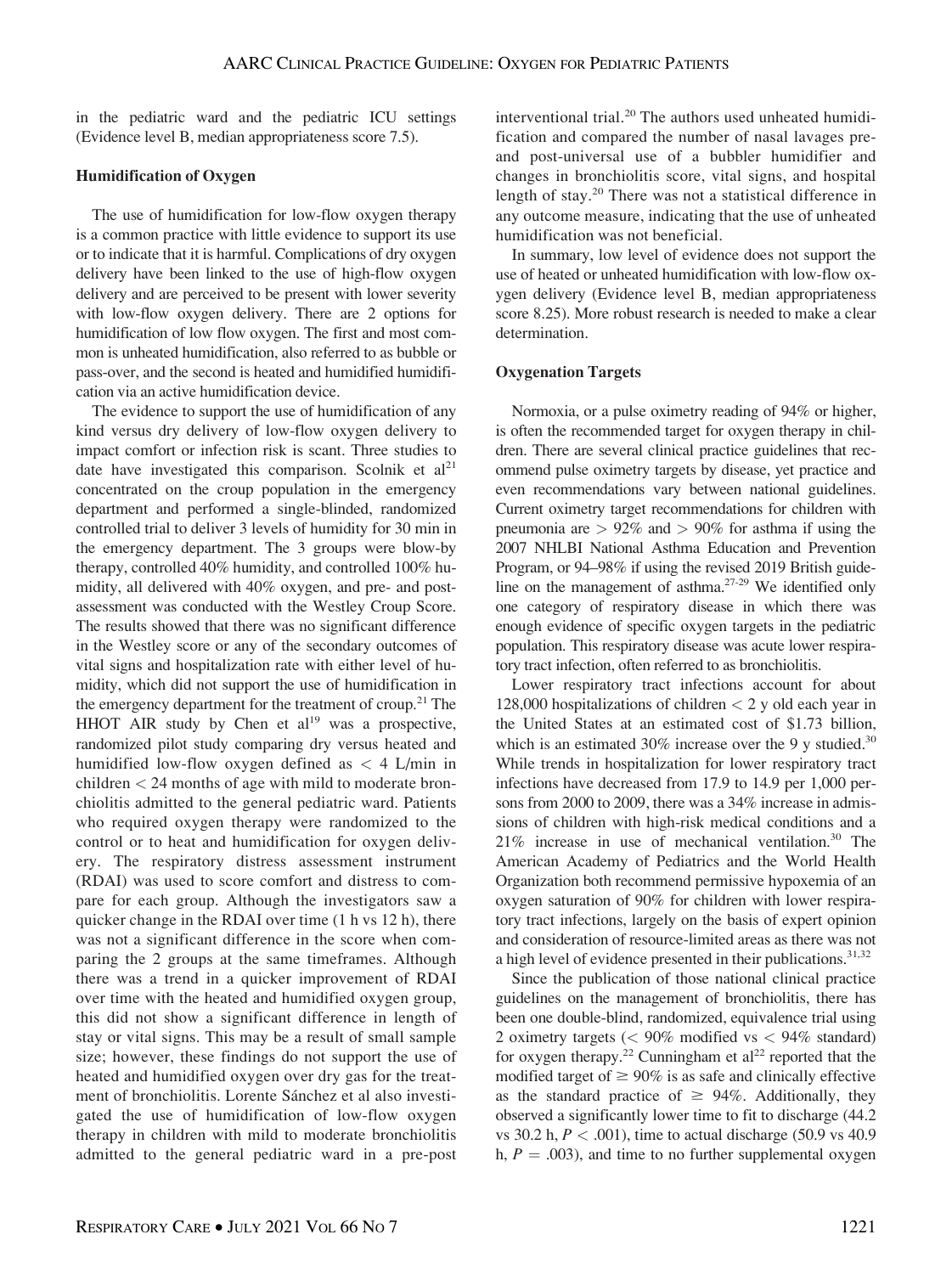(27.6 vs 5.7 h,  $P = .002$ ) in the modified oxygen saturation group.<sup>22</sup> This was all accomplished without any differences in adverse events and safety outcomes.

In hospitalized pediatric patients with bronchiolitis, evidence supports an oxygenation target of  $\geq 90\%$  (Evidence level C, median appropriateness score 7). However, in hospitalized pediatric patients with respiratory diseases other than bronchiolitis, establishing a patient/disease oxygen therapy target upon admission is best practice, but a specific target cannot be recommended (Evidence level C, median appropriateness score 7).

#### Summary

The results of this systematic review are summarized in Table 1. Disappointingly, the evidence available to answer the PICO questions is minimal. The recommendations in Table 2 are based on low levels of evidence and strongly reflect committee experience. The PICO questions were developed from the aspects of oxygen use that were perceived to have the highest variability in clinical practice and the greatest chance of reducing the efficiencies in care of pediatric patients. The result of this evidence-based review have identified more needs for future research than evidence-based recommendations for clinical practice. The lack of evidence to support the consistency of oxygen delivery via oxygen tents and hoods over the use of low-flow oxygen devices is overwhelmed by the potential risks.

The use of HFNC ( $\leq 2$  L/kg/min) appears to be safe and more effective than low-flow oxygen  $(< 2$  L/min) to treat infants with moderate to severe bronchiolitis in the pediatric ward and pediatric ICU settings. Practitioners need to use appropriately sized cannulas that block around 50% of naris openings. Larger sizes increase the risk of inadvertently creating PEEP and pressure ulcers. Also, the cannulas should not exceed the manufacturers' recommended maximum flow. Exceeding these flows results in the buildup of back pressure. It is important to understand the role of HFNC in pediatric oxygenation and to be mindful of its limitations. Protocols that include indications, contraindications, escalation, and de-escalation of care, scheduled monitoring of occurrence of pressure ulcers, recommendations for obtaining a blood gas, and transfer to pediatric ICU if used in the ward should be used. Monitoring adverse events that occur during the use of HFNC should be included in the protocols. In addition, when HFNC is used in pediatric wards, patients should be monitored with continuous pulse oximetry, and staff need to be appropriately trained to use the devices and to recognize complications. Although studies done in conditions other than bronchiolitis are lacking, these systems are used in clinical practice. This is an area that needs further study. In the meantime, if used, careful monitoring is of the utmost importance.

There are few investigations into the benefit of adding humidification (heated or unheated) for low-flow oxygen delivery. None of the studies identified showed a difference in the defined outcomes. From these results, the committee cannot recommend the routine use of humidification for low-flow oxygen delivery. There is a need for research into the shortand long-term outcomes for each type of humidification.

Titration of oxygen to a therapeutic goal in the treatment of hypoxemia would appear to be a best practice within many of the disease-specific clinical practice guidelines today, but, apart from bronchiolitis, this practice has not been evaluated scientifically. In hospitalized patients with bronchiolitis, targeting a lower-than-normal oxygen saturation results in less time receiving oxygen therapy and earlier discharge. In hospitalized pediatric patients with bronchiolitis, evidence supports an oxygenation saturation target of 90–98%. While expert clinicians recommend therapeutic oxygenation targets for respiratory diseases, we could find little evidence that these targets are correct. In hospitalized pediatric patients with respiratory diseases other than bronchiolitis, establishing a patient/disease oxygen therapy target upon admission is best practice, but a specific target cannot be recommended.

#### ACKNOWLEDGMENTS

We thank Ms Melissa Brown for her contribution to the development of the research questions, literature review, and data extraction.

#### **REFERENCES**

- 1. Subhi R, Adamson M, Campbell H, Weber M, Smith K, Duke T, Hypoxaemia in Developing Countries Study Group. The prevalence of hypoxaemia among ill children in developing countries: a systematic review. Lancet Infect Dis 2009;9(4):219-227.
- 2. Bass JL, Corwin M, Gozal D, Moore C, Nishida H, Parker S, et al. The effect of chronic intermittent hypoxemia on cognition in childhood: a review of the evidence. Pediatrics 2004;114(3):805-816.
- 3. Kacmarek RM, Stoller JK, Heur AJ. Egan's fundamentals of respiratory care, 10th edition. St Louis: Mosby Elsevier; 2013:321, 322, 914.
- 4. Nunn JF. Conscious volunteers developed hypoxemia and pulmonary collapse when breathing air and oxygen at reduced lung volumes. Anesthesiology 2003;98(1):258-259.
- 5. Saugstad OD. Bronchopulmonary dysplasia-oxidative stress and antioxidants. Semin Neonatol 2003;8(1):39-49.
- 6. Walsh BK, Smallwood CD. Pediatric oxygen: a review and update. Respir Care 2017;62(6):645-661.
- 7. Rojas-Reyes MX, Rugeles CG, Charry-Anzola LP. Oxygen therapy for lower respiratory tract infections in children between 3 months and 15 years of age. Cochrane Database Syst Rev 2014;2014(12):CD005975.
- 8. World Health Organization. Guideline: updates on paediatric emergency triage, assessment and treatment. Geneva: World Health Organization; 2016.
- 9. Topjian AA, Raymond TT, Atkins D, Chan M, Duff JP, Joyner BL, et al. Part 4: pediatric basic and advanced life support: 2020 American Heart Association guidelines for cardiopulmonary resuscitation and emergency cardiovascular care. Circulation 2020;142(16 suppl 2):S469-S523.
- 10. Fitch K, Bernstein SJ, Aguilar MD, Burnand B, LaCalle JR, Lazaro P, et al. The RAND/UCLA Appropriateness Method User's Manual. Santa Monica, CA: RAND; 2001.